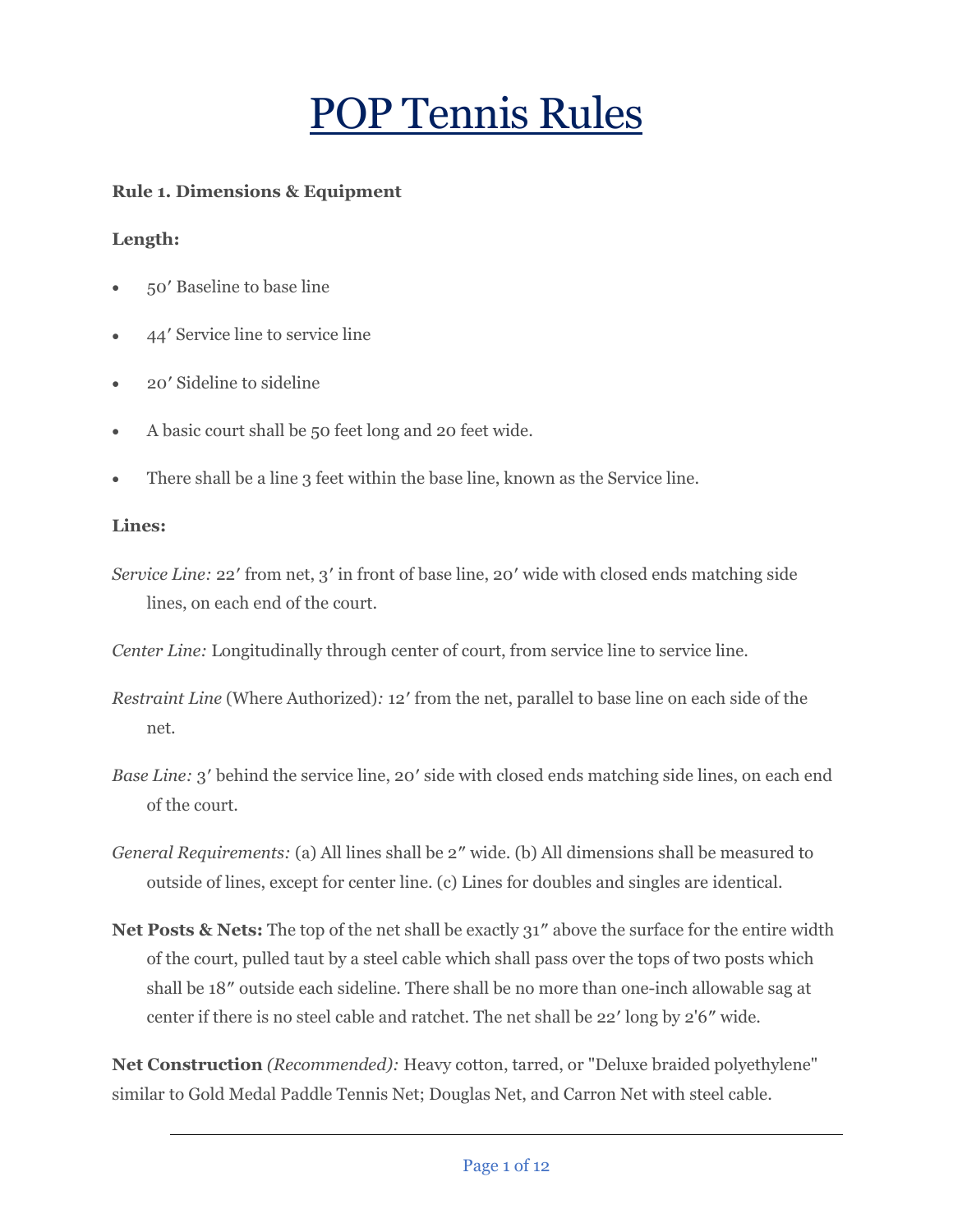# **Fence:**

- *Height*: Minimum of 10′ high
- *Length & Width:* 40′ wide x 80′ long.

# **Court Surfaces** *(The same as for conventional tennis courts):*

- *Composition*: Textured acrylic finish, similar but not limited to Plexipave, Laycold, Kemiko, Play-On, etc.; also Clay, Har-Tru, Omni-Turf and Mod-Sod.
- *Color (Suggested):* Hard court playing surface to be green or light blue; side and rear areas to fencing to be Terra-cotta.
- *Lighting*:
	- (1) *Height*: Pole mounted lighting fixtures to be not less than 20′ high.

(2) *Brightness*: 30 foot-candles reading at court surface evenly distributed. *(Recommended)*

- *Ball*: The ball shall be a pressurized tennis ball approved by the United States Tennis Association for tournament play which has its internal pressure reduced by being punctured so that when dropped from a height of 6'0″ to the playing court surface, the bounce will be not less than 31″ nor more than 33″. Puncturing with a hypodermic needle or safety pin is a simple method of achieving the required bounce.
- *Paddle***:** The paddle shall be made of solid material or materials, and shall be not more than 9 1/2 x 18 1/2;. It may be perforated and/or textured but shall contain no strings; all paddles are subject to approval by the U.S. Paddle Tennis Association.

# **Attire:**

- Shoes must have non-marking rubber soles.
- Players must wear proper court attire.

# **Rule 2. Permanent Fixtures**

Permanent court fixtures include: The net, posts, cords, or metal cable, strap and band, back and side stops, chairs and their occupants, umpires, judges, linesmen, ball persons when in their assigned positions and all other fixtures above or around the court.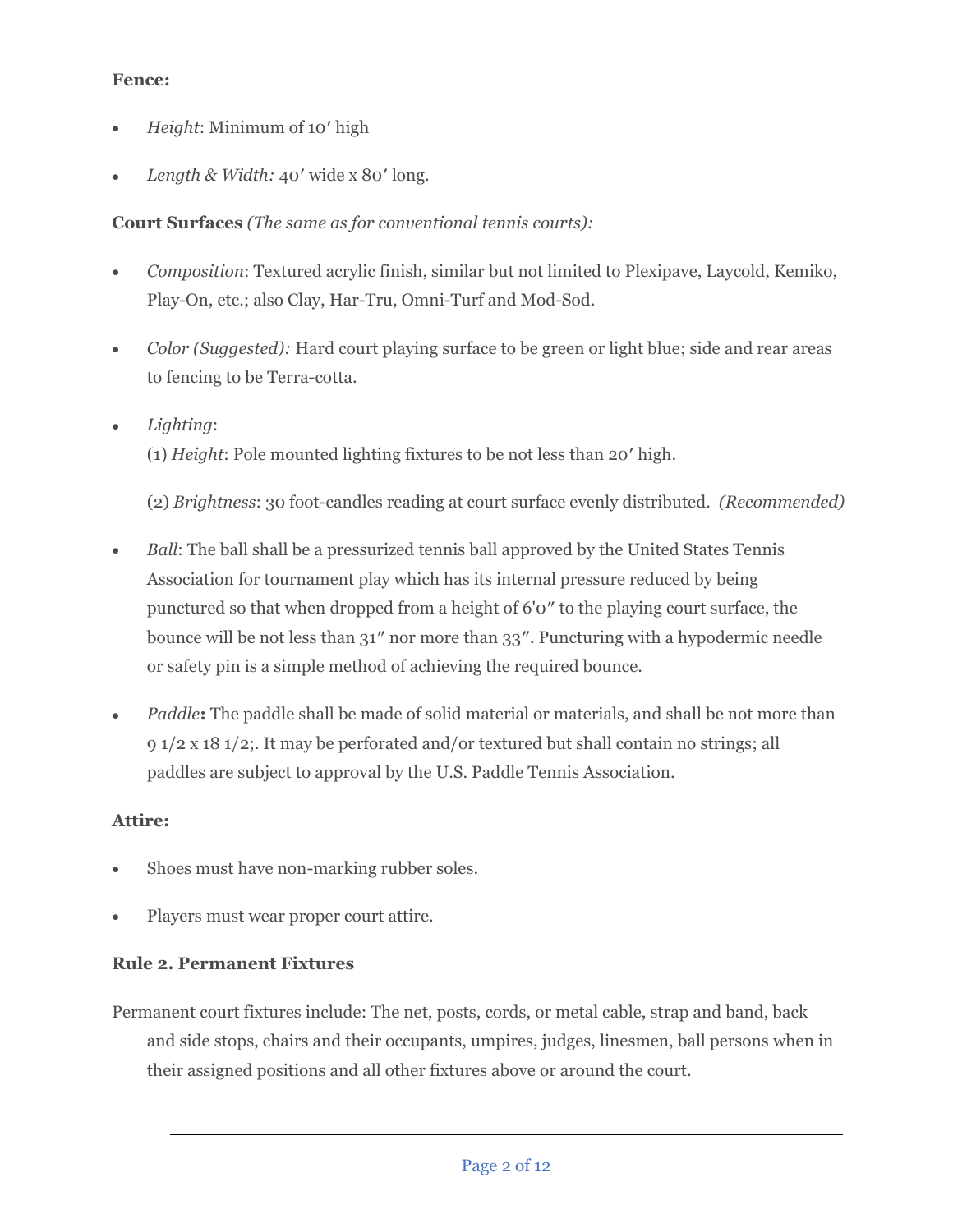#### **Rule 3. Server & Receiver**

The players stand on opposite sides of the net. The player who serves the ball shall be called the Server. The player receiving shall be called the Receiver. (Serving team or Receiving team)

# **Rule 4. Choice of Side & Service**

The player who wins the toss or paddle spin may choose or require his opponent to choose:

- (1) The right to serve or receive, in which case the other player shall choose the side; or,
- (2) the side, in which case the other player shall choose the right to serve or receive.

# **Rule 5. Service**

- Only one serve is allowed. The Server shall stand behind the base line and within the imaginary extensions of the center and side lines. The server shall then project the ball by hand into the air and strike it with the paddle at a point not higher than 31″ above the court surface at the instant of impact; or, the Server may bounce or drop the ball to the court surface behind the base line and strike it with the paddle upon its rebound at a point not higher than 31″ above the court surface. Delivery shall be deemed complete at the instant of impact of paddle and ball.
- The Server may choose either method of serving; bouncing the ball or projecting it into the air before striking it with the paddle. However, whichever alternative he or she chooses, they must continue to serve in that manner for the entire set. In other words, the server cannot switch from a bounce serve to the projecting serve at will; although he or she may change his or her manner of serving at the commencement of a new set. The serve must land within the service area on the Receivers side diagonally from where the Server stands.
- If the serve fails to land within said area or if the Server strikes the ball higher than 31″ above the court surface at the instant of impact the serve is a fault and the Server loses that point. One ball only shall be used during a set. Server may not substitute another ball during an unfinished set without consent of opponent or tournament official, nor may Server hold another ball when serving.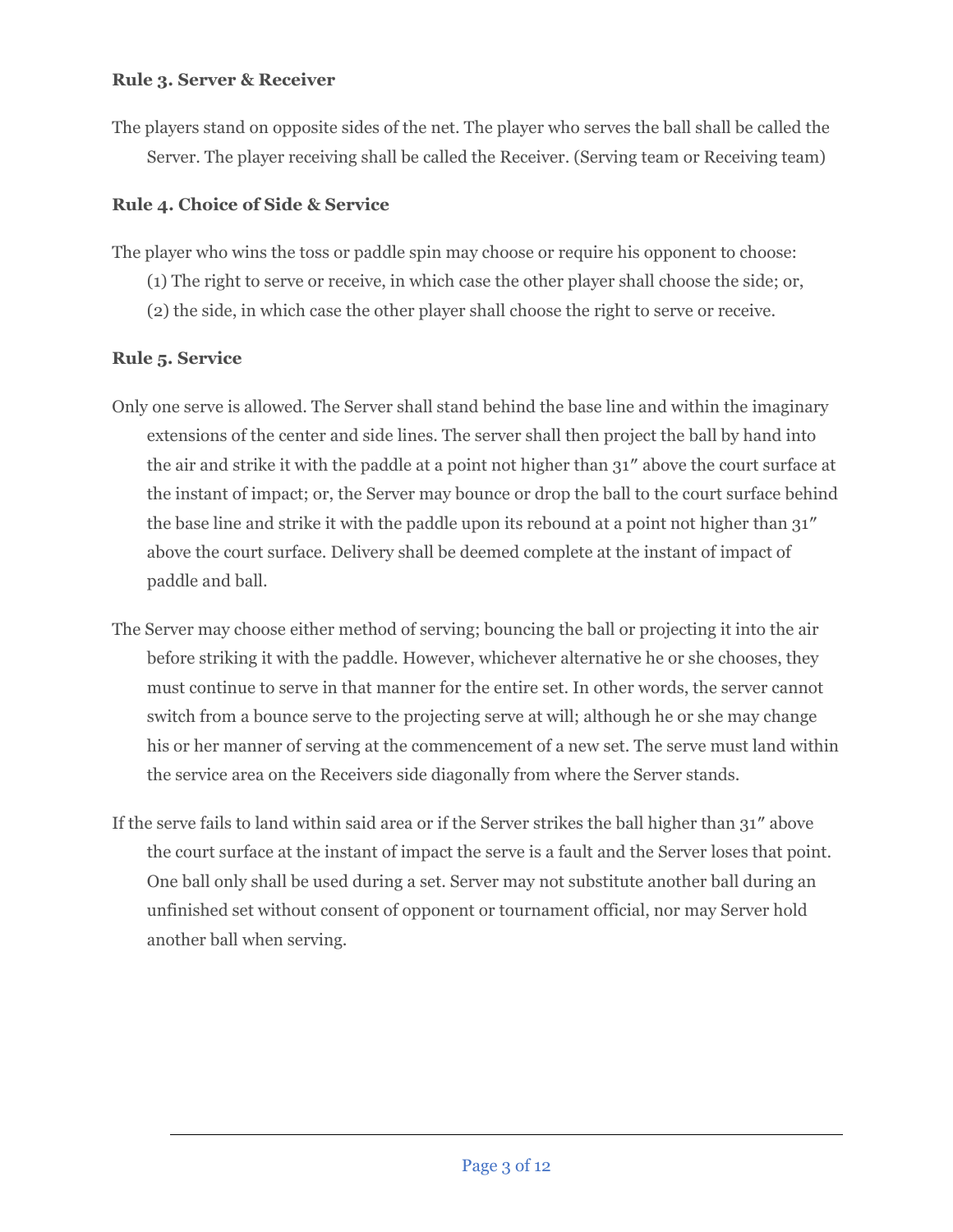# **Rule 6. Foot Fault**

The Server, shall throughout the delivery of the Service: Not touch, with either foot, any area other than behind the base line within the imaginary extensions of the center line and side line before contact is made between the ball and paddle. If this rule is violated, a foot fault shall be called and the Serving Team will lose the point.

# **Rule 7. Alternate Courts**

- (1) Service shall begin in the right hand or "deuce" court at the start of every game and shall progress from there to the left hand or "ad court," thus alternating at each point until the game is completed. If the ball is served from the wrong court, and is not detected, all points scored will stand, but the correct station shall be assumed immediately after the mistake is discovered.
- (2) The Served ball shall land in the diagonal court in that area bounded by the service line (not the base line), the longitudinal center line, and the net.

# **Rule 8. Fault**

It is a Fault if:

- (1) The Service breaches any part of rules 5 or 6.
- (2) The Server, in attempting to serve, misses the ball. (3) The ball served touches a permanent fixture (other than the net, strap or band) before hitting the ground.

# **Rule 9. Receiver**

The ball may not be served until the Receiver is ready. If they attempt to return the serve, they are deemed "ready." If the Receiver indicates he or she is "not ready", and the service is a fault, then he/she may not claim the point. The serve is replayed as a "let" ball.

# **Rule 10. Let**

When a "let" is called under the rules, or to provide an interruption to play, the point shall be replayed.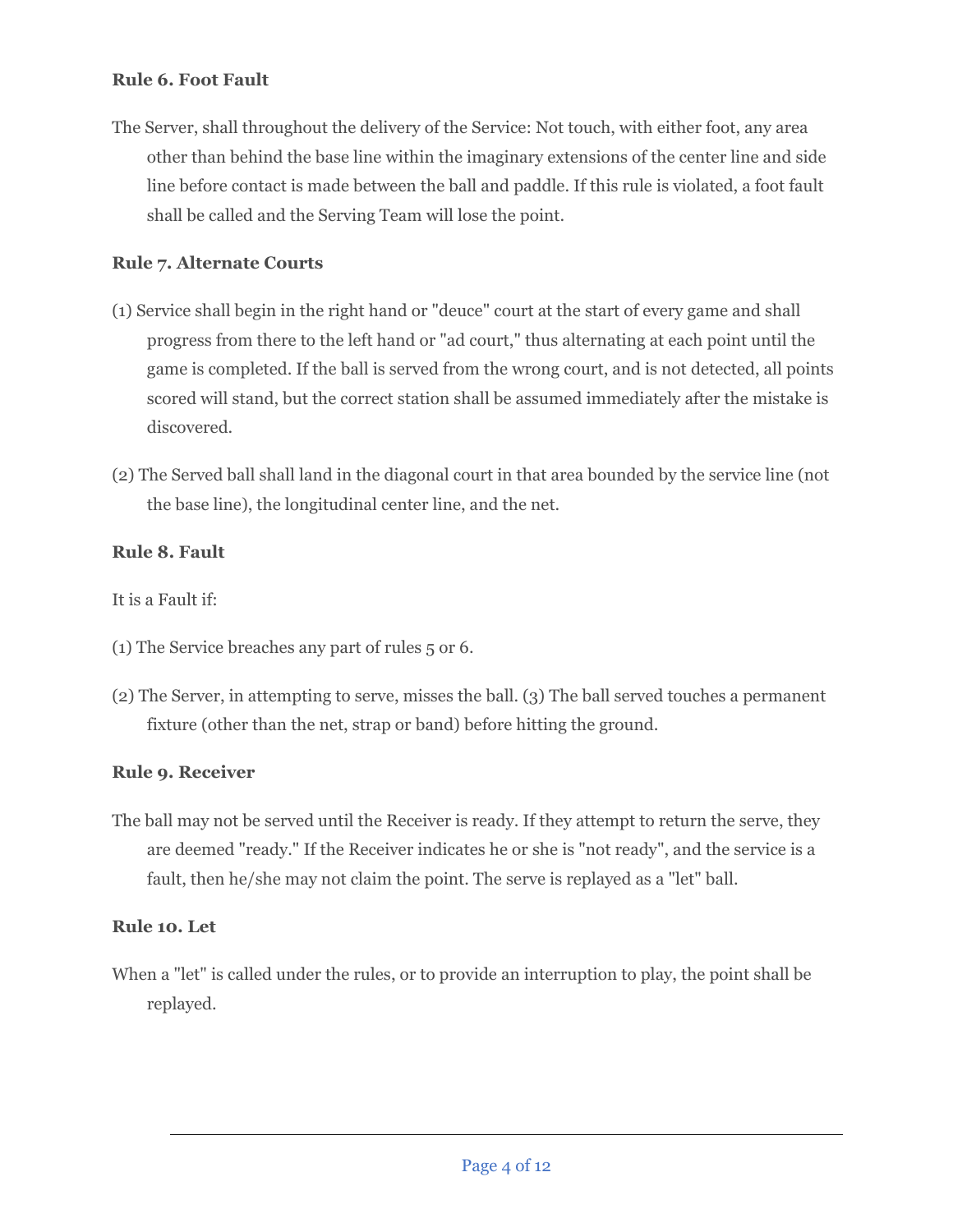# **Rule 11. Service Let**

The service is a "let" if:

(1) The ball touches the net, strap or band, and is otherwise good, or after touching the net, strap or band, touches a Receiver or anything the receiver wears or carries.

(2) A Serve, good or fault, is delivered when the Receiver is not ready.

#### **Rule 12. Receiver Become Server**

At the end of the first game the Receiver becomes the Server and vice versa, and so on alternately until the match is over. If a player serves out of turn the correct player shall serve as soon as the mistake is apparent, but all points scored shall remain as is. If an entire game shall have been completed before the mistake is apparent, the order of serve remains as altered.

## **Rule 13. Ball In Play**

A ball is in play from the moment it has been served. Unless a "let" is called, it remains in play until the point is decided.

#### **Rule 14. Server's Point**

The Server wins the point if:

- (1) The served ball, not being a "let" under Rule 11, touches either player on the Receiving Team, or anything they wear or carry, prior to touching the ground.
- (2) The Receiver otherwise loses the point as noted under Rule 16.

#### **Rule 15. Receiver's Point**

The Receiver wins the point if:

- (1) The serve is a fault.
- (2) The server loses the point as noted under Rule 16.

#### **Rule 16. Player Loses a Point**

A Player loses point if:

- (1) A player returns any ball after a second bounce.
- (2) A player returns the ball in play so that it hits the ground, a permanent fixture, or other object, outside the opponent's court (excepting as provided in Rule 20(1) or 20(3).

(3) A player volleys the ball without making a good return, even if standing out of the court.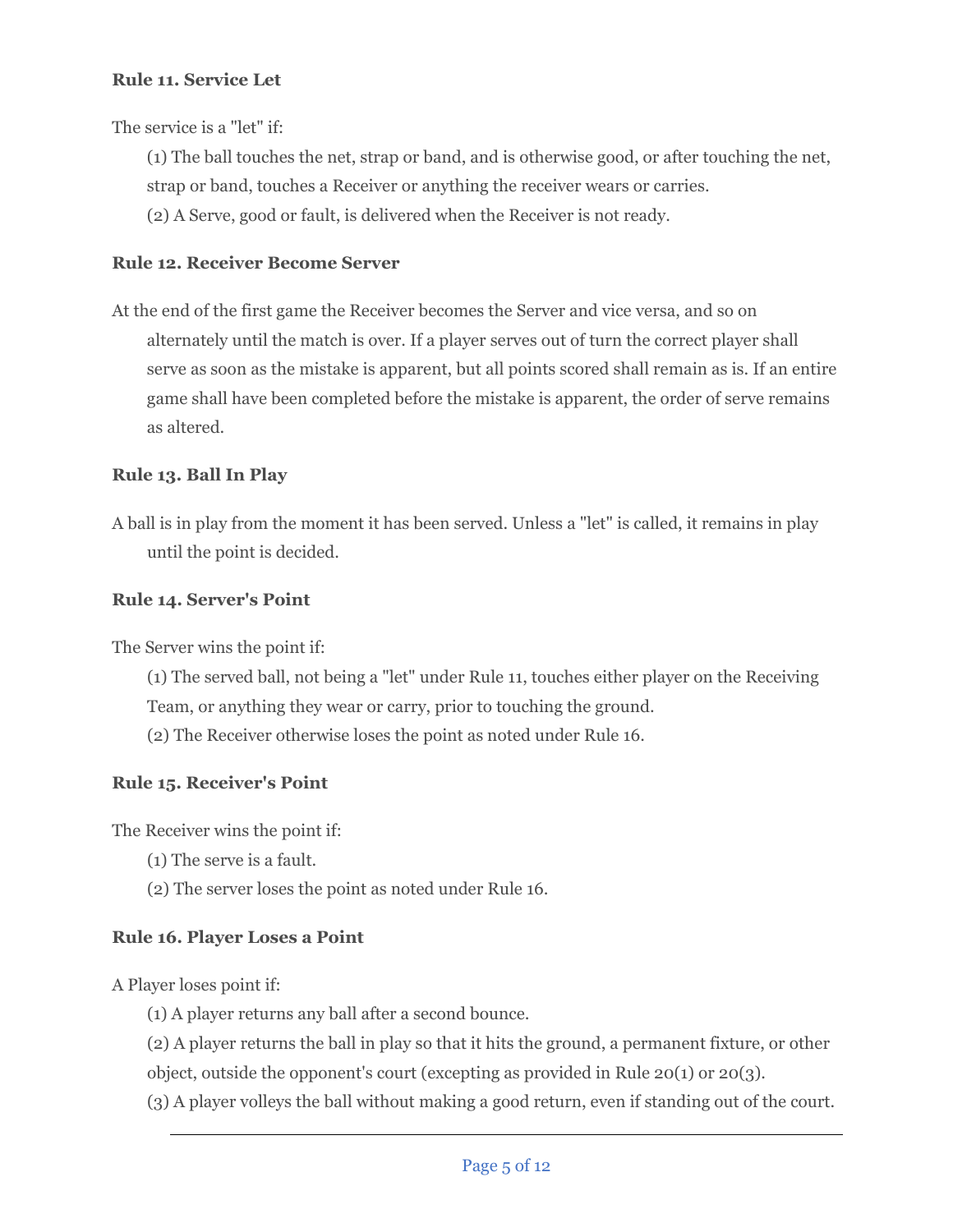(4) A player carries, touches or strikes the ball with his/her paddle more than once during a stroke.

(5) A player's person or paddle (in his/her hand or otherwise), or anything he/she wears or carries, touches the net, posts, cord or metal cable, strap or band, or the ground within the opponent's court at any time while the ball is in play. (Rule 13)

(6) A player volleys a ball before it has crossed the net. (Rule  $20(4)$ )

(7) The ball in play touches a player or anything he/she wears or carries, except his/her paddle in his/her hand or hands or glove worn on his/her hand or hands holding onto the paddle.

(8) A player throws paddle and hits the ball.

(9) A player hits a ball in the gap between the net and post and lower than the net cord. It is a "pass thru" ball, and the player loses the point, even though the balls lands in the proper court.

(10) A player's momentum after or before hitting a ball causes his/her person or paddle or anything he/she wears or carries to contact the net, posts, cord or metal cable, strap or band, even if the point were otherwise technically completed.

(11) A player strikes the ball with his/her paddle during service at a point higher than 31″ above the court surface. (Rule 5)

(12) A player returns a ball that hits a permanent fixture before hitting the ground. (Rule 19)

(13) In doubles the paddles of both partners strike the ball in play during one stroke. (Rule 34)

(14) A player violates the "Restraint" Rule, where Restraint ("Bucket") Rule is authorized. (Rule 35)

(15) In singles, the Server hits the return of service as a volley. (Rule 36)

(16) During service delivery a player foot faults or otherwise violates Rule 6.

(17) A served ball touches Server's partner. (Rule 33)

(18) A player deliberately hinders their opponent from making a stroke. (Rule 17)

(19) A player foot-faults by standing out of the prescribed area. (Rule 6)

(20) A player misses the ball while attempting to serve, or the served ball touches a permanent fixture before hitting the ground. (Rule 8)

(21) In serving, a player drops the ball in front of the base line. (Rule 5)

(22) A player hits a ball that hits that part of the net post that protrudes above the net.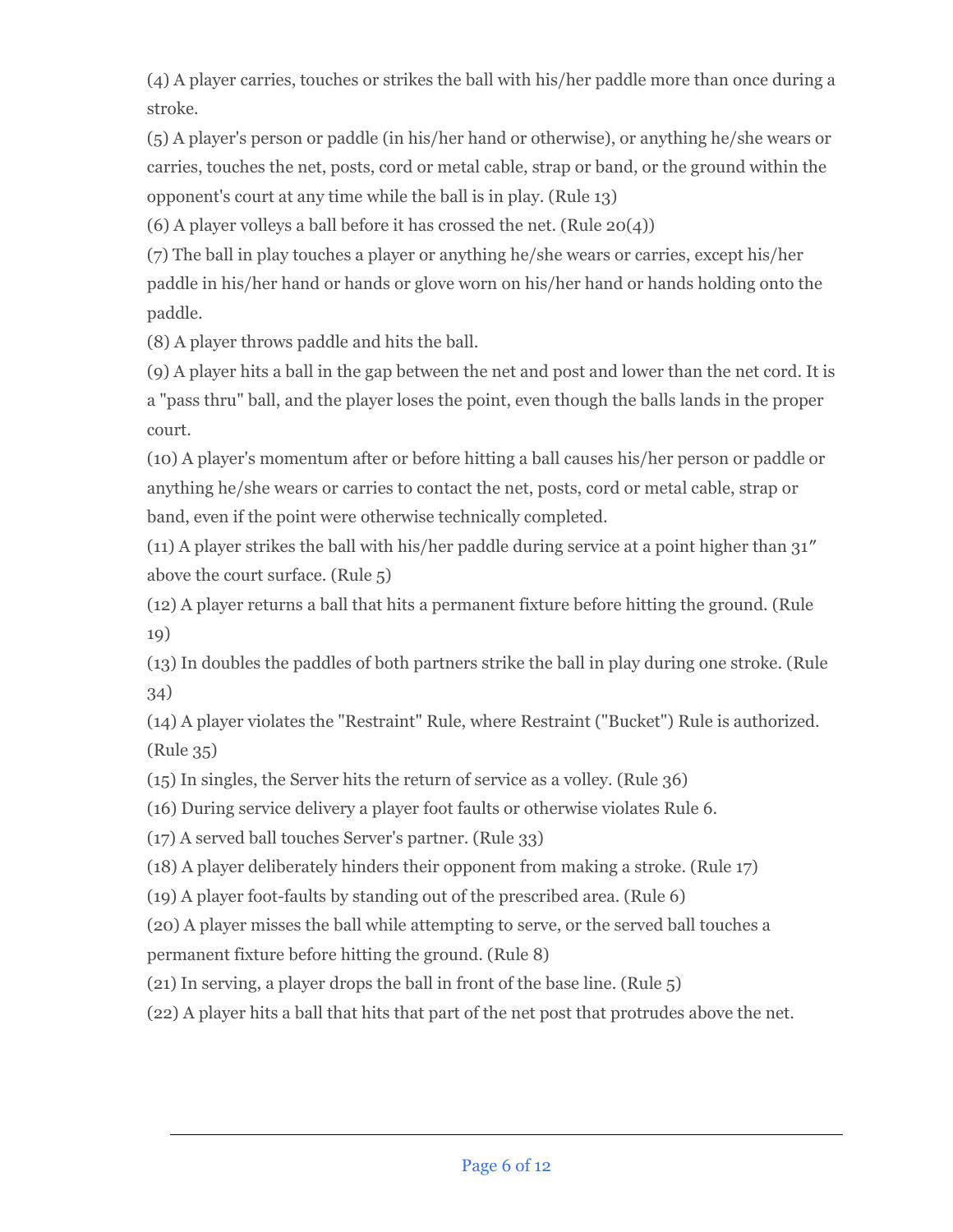# **Rule 17. Hindering an Opponent**

If a player deliberately hinders his or her opponent from making a stroke, the umpire shall award the point to the opponent; or if involuntary, the point shall be replayed.

# **Rule 18. Line Balls**

A ball falling on or touching a line is regarded as being "good."

# **Rule 19. Permanent Fixture Hit**

If a ball hits a permanent fixture (other than the net, posts, cord or metal cable, strap or band) after hitting the ground in play, the player who struck the ball wins the point; if before hitting the ground, the opponent wins the point.

# **Rule 20. Good Return**

It is a good return if:

(1) The ball hits the net, posts, cord or metal cable, strap or band provided that it passes over any of them and lands in the proper court.

(2) A ball served or returned hits the ground in the proper court and rebounds back over the net, and the player whose turn it is to hit the ball reaches over the net and plays the ball, provided that neither they, nor any part of their clothing, or paddle touches the net, posts, cord, or metal cable, strap or band or the ground within his or her opponent's court, and that the stroke is otherwise good.

(3) The ball is returned outside the post, either above or below the top of the net, even if it touches the post, provided it hits in the proper court and the post is flush with the net. (4) A player's paddle follows through over the net after they have returned the ball, provided the ball passes to their side of the net before being played, and it is properly returned.

(5) The ball lands in the proper court despite the fact that it made contact with the paddle hand or hands, unless such contact was made intentionally.

# **Rule 21. Interference**

If a player is hindered in making a stroke by anything not within their control, except a permanent court fixture or except as noted under Rule 17, the point shall be replayed.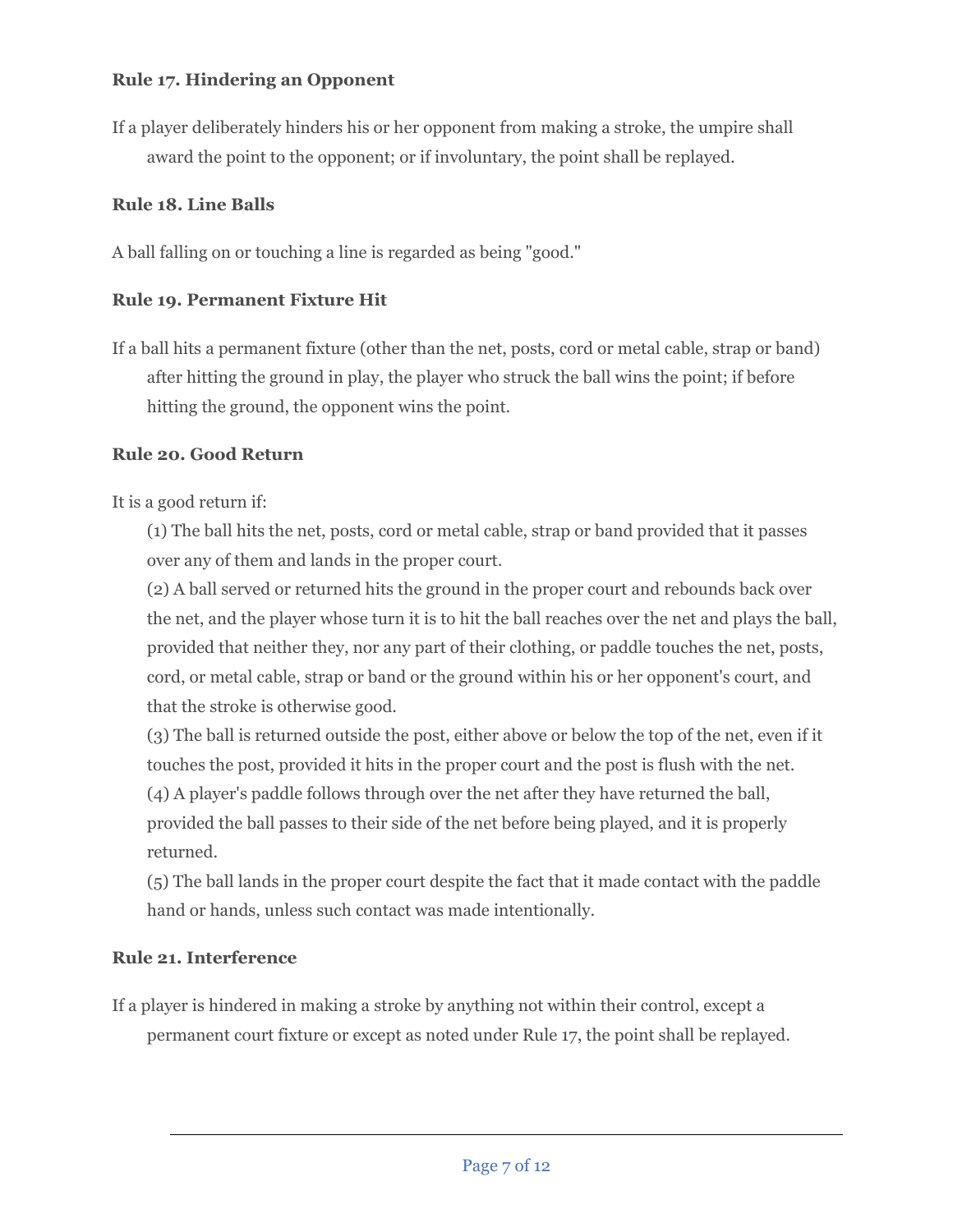# **Rule 22. Game**

Sequential scoring of points won is:

- 1st point  $-15$
- 2nd point 30
- $3rd$  point  $40$
- 4th point Game

# **Rule 23. Set**

- (1) A set may consist of one in which the first player or team to win 6 games wins the set, providing they have at least a 2-game margin over opponent, until the score reaches 6 games to 6 games, at which point the tie-breaker procedure is invoked (Rule 37), or
- (2) A set may consist of one in which the first player to win 8 games wins the set, providing they have at least a 2-game margin over opponent, until the score reaches 8 games to 8 games, at which point the tie-breaker procedure is invoked (Rule 37), or
- (3) A set may consist of one in which the first player to win 6 games wins the set, providing they have at least a 2-game margin over opponent. If this is not the case, then play continues until a 2 game margin is established, except that a tie-breaker will be played if games reach 12 all, or
- (4) A set may consist of one in which the first player to win 8 games wins the set, providing they have at least a 2-game margin over opponent. If this is not the case, then play continues until a 2 game margin is established, except that a tie-breaker will be played if games reach 12 all.
- (5) The discretion of the Tournament Referee or Tournament Director controls as to what type of the above sets may be played.

# **Rule 24. Changing Sides**

Players shall change sides at the end of each "odd" game (one, three, five, etc.) except during the tie-breaker play and at the end of each set, unless total number of games of such set be even, in which case they "stay for one" and change after the first game of the next set.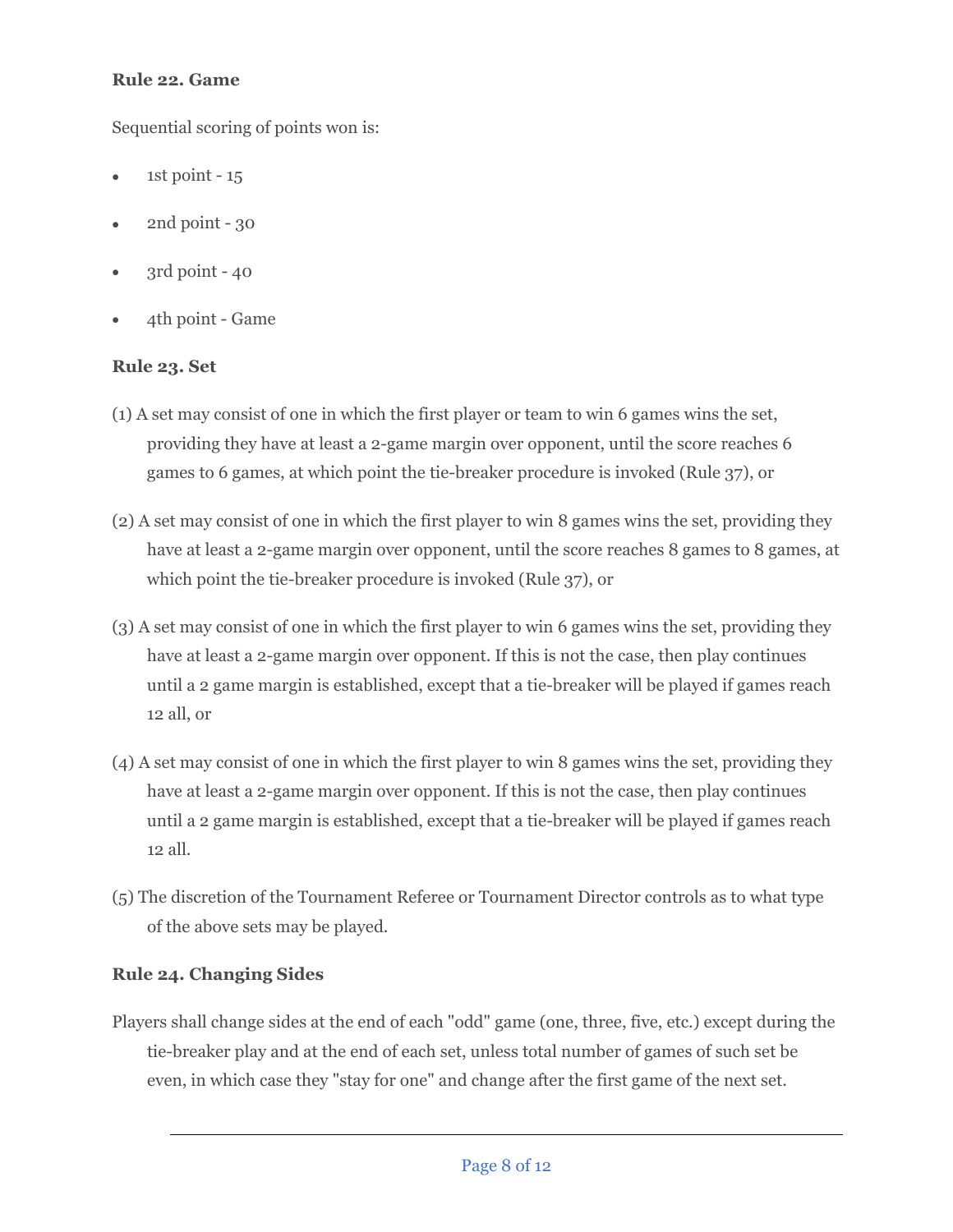# **Rule 25. Maximum Sets**

In tournament play a match shall consist of one 8-game pro set, or best two out of three standard six game sets at the option of the tournament director. (Rule 23)

## **Rule 26. Score**

The Server's score is always called first.

#### **Rule 27. Decisions**

Decisions of the Umpire are final for each match and/or tournament. If a Referee is appointed, Umpire's decisions may be appealed to him for final decision on a question of law only, not of fact. If not, they may be appealed to the Tournament Director. The Referee or Tournament Director may at his or her discretion postpone a match on account of darkness, weather, or ground conditions. In the event of postponement, the score and court positions shall hold upon resumption of play unless the Referee and players unanimously agree otherwise.

## **Rule 28. Play Shall Be Continuous**

Play shall be continuous from beginning of match to the end, except:

(1) Players may towel down a maximum of 60 seconds while changing courts (baseline to baseline).

(2) Players may have 10 minutes rest between second and third sets.

(3) Players have 15 seconds between points.

(4) Suspension of play should not be for the purposes of receiving instructions or to enable a player to recover his or her wind or strength.

(5) The Umpire has the prerogative of disqualifying a player he or she feels is guilty of delay, interference, or suspension, after giving the player due warning.

(6) A player unable to play because of physical unfitness or fatigue must be defaulted; in the case of an accidental injury, the umpire may allow a suspension of play. The duration of the suspension will be at the discretion of the Tournament Director.

(7) The Umpire, after giving due warning, should default a player whom he or she determines is deliberately stalling for time.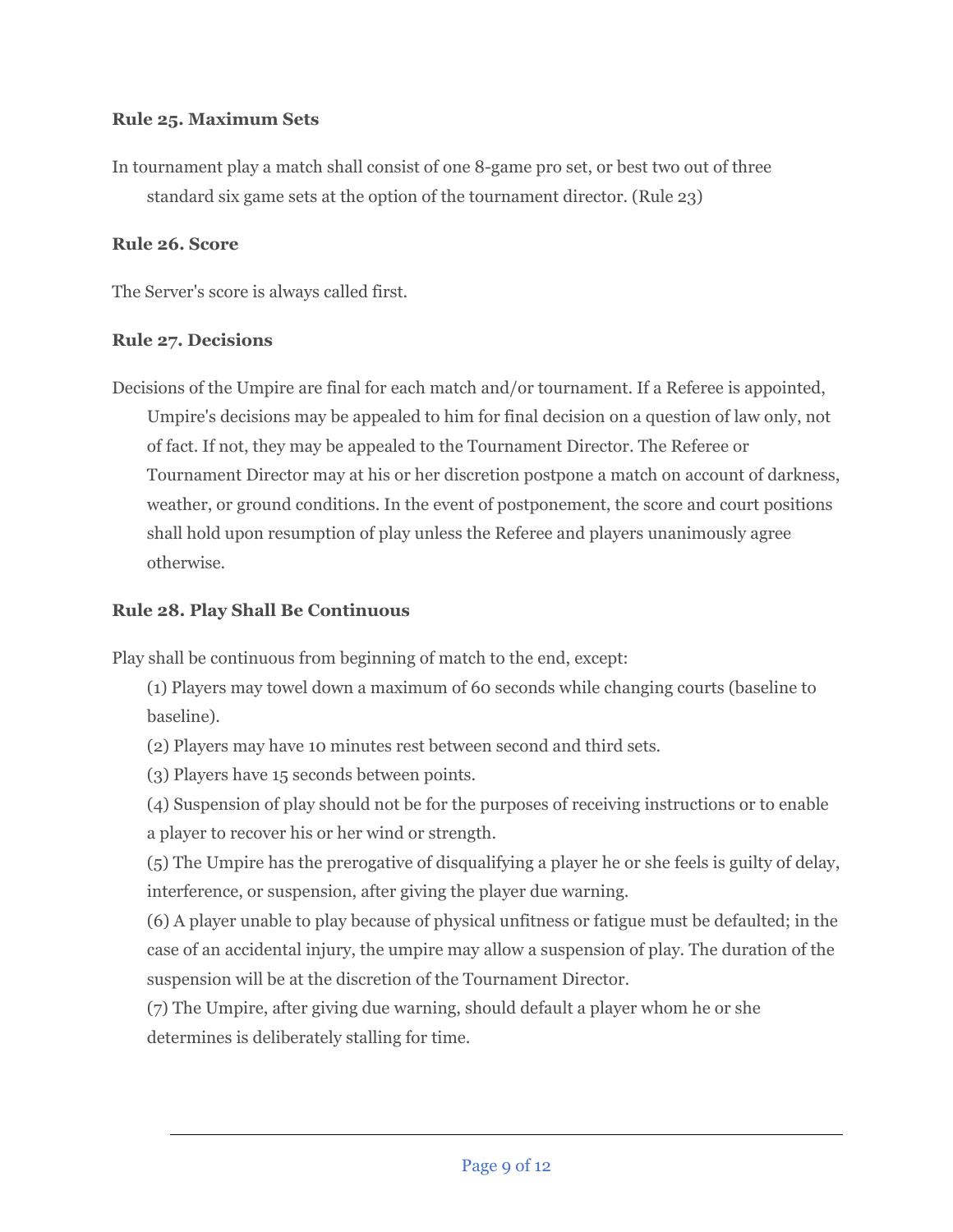# **Rule 29. Order of Service (Doubles)**

The order of service shall be determined at the beginning of each set. In doubles if one player serves the first game, their partner will serve the third, alternating on the "odd" games. The player on the opposing team will serve the second game, his or her partner the fourth, alternating on "even" games.

## **Rule 30. Order of Receiving (Doubles)**

The order of receiving shall be determined at the beginning of each set. The Receiving team shall determine which player will receive in which court, and they shall continue this formation every time they are receivers throughout the set. The opposing pair shall do likewise. Partners must receive service alternately throughout the game. The Server's partner may stand anywhere on his or her side of the net, providing he or she does not violate the Restraint Rule, where the Restraint Rules is authorized. (Rule 35).

# **Rule 31: Serve Out of Turn (Doubles)**

If a player serves out of turn, the correct player shall serve as soon as the mistake is discovered, but all points scored before the discovery shall be counted. If a game has been completed before the discovery, the order of service shall remain as altered.

# **Rule 32. Receive Out of Order (Doubles)**

If, during a game, the order of receiving is changed by the Receivers, it shall remain as altered until the end of the game, but the partners shall resume their correct order of receiving in the next game of the set in which they are Receivers.

#### **Rule 33. Served Ball Touches Player (Doubles)**

If a served ball touches the Server's partner, or anything he or she wears or carries, before hitting the ground, the Server loses the point. If a served ball hits the Receiver or the Receiver's partner, or anything they wear or carry, before hitting the ground the Server wins the point.

#### **Rule 34: Ball Struck Alternately (Doubles)**

The ball shall be struck alternately by one or the other of the opposing pairs. *Note:* This does not mean that the partners themselves have to alternate in making returns.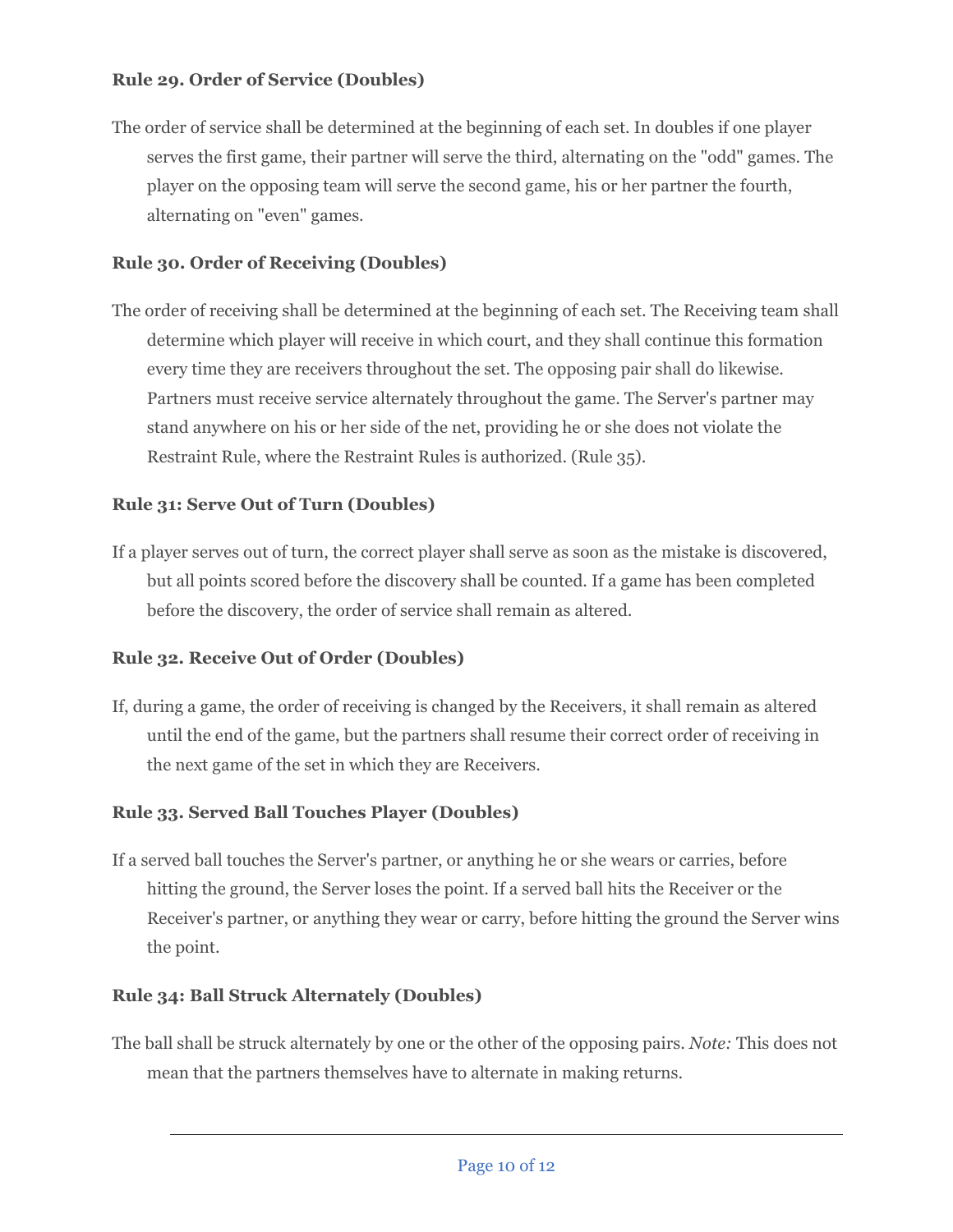## **Rule 35. Restraint (Doubles)**

Both feet of all players must be clearly behind the "Restraint" line until clearly after the Receiver's paddle strikes the ball. A player may lean into the "bucket" area as long as his or her feet are behind the "Restraint" line. Foot progress into the "bucket" area simultaneous, or nearly so, with the paddle vs. ball impact constitutes a violation and the point shall be awarded to the other side. If there is a reasonable doubt as to the violation, the Umpire may call a "let" and the point shall be replayed. Restraint ends for the Receiving team the moment the Receiver crosses the Restraint line prior to contact being made in order to return a short serve. The Receiver's paddle must contact the service in order for play to continue. Receiver may not swing at a served ball, miss and charge the Server with violation of the Restraint Rule. *Note:* The above Restraint Rule (commonly called the "Bucket" Rule) prevails only where it is authorized. Paddle Tennis doubles can be played with or without the Bucket Rule, depending on the determination of the respective Tournament Director for each tournament; that fact to be indicated in advance on announcements and entry forms for the tournaments.

#### **Rule 36. Singles Play**

Each player must allow the ball to bounce once on their side (exclusive of dropping the ball behind the baseline) before being permitted to volley for the first time. In other words, the Server must allow the Receiver's return to hit on their side of the court for the first shot following the serve. This is sometimes known as the "two bounce" rule.

# **Rule 37. Tie Breakers**

The same procedure is used for both singles and doubles. The tie-breaker comes into play if a set reaches 6 games all, 8 games all or 12 games all, depending on the type of set played. (Rule 23)

(1) The first team to reach 7 points wins the set providing they have a 2 point margin. If not, play continues until a 2 point margin is established by one team over the other.

(2) The team whose turn it is to serve shall put the ball into play for the first point.

(3) The set scores at the completion of the tie-breaker shall be recorded as 7 games to 6, 9 games to 8, or 13 games to 12, depending on the type of set being played. (Rule 23) (4) The team receiving service for the first point of the tie-breaker shall begin serving the next set from the opposite side from which it received the first point. Teams change sides after the first point.